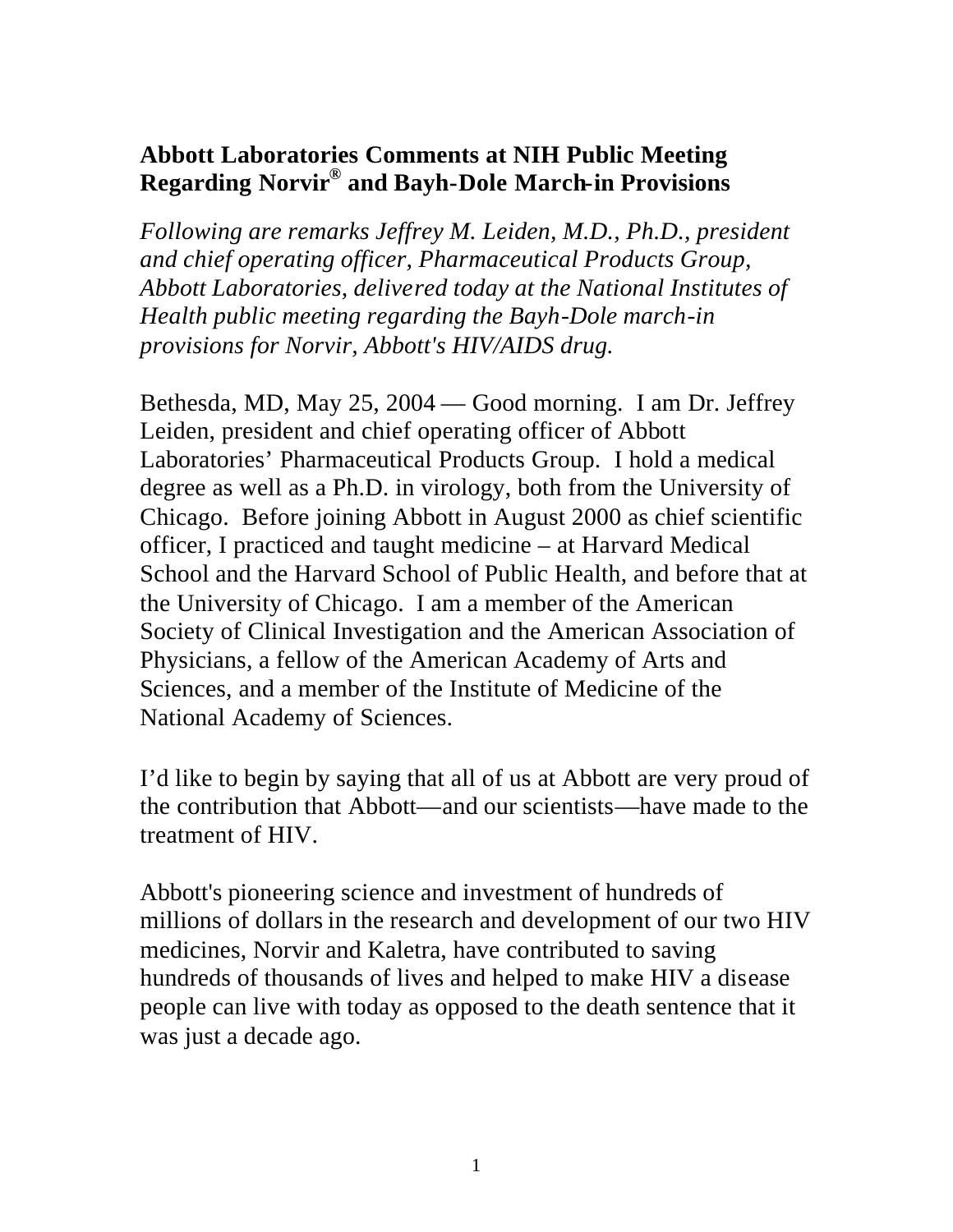We care very much about the patients we serve. We understand that our decision to re-price Norvir in December of last year has caused concern and even anger in the HIV community – this was certainly never our intention.

While we respect the right of others to disagree with our decision, unfortunately, many of the concerns we've heard are the result of confusion and misinformation**.** So, we're grateful for the opportunity offered by this meeting to provide the facts about Norvir and our repricing action.

These are the facts:

- 1. Norvir was invented by Abbott scientists-no one else;
- 2. Abbott developed and brought Norvir to market where it has helped hundreds of thousands of patients as a result of Abbott's investment of more than \$300 million;
- 3. Abbott has taken extraordinary steps to ensure Norvir will not cost more for patients or government AIDS Drug Assistance Programs – called ADAPs – or for Medicaid programs as a result of the Norvir re-pricing;
- 4. Abbott has made Norvir widely available to patients therefore Bayh-Dole march-in rights do not apply to Norvir.

This morning I'd like to walk you through the facts supporting each of these statements—and to explain to you and most importantly to our patients what we did, why we did it and the steps we have taken to ensure that the drug will not cost more for patients or for ADAP and Medicaid programs.

Let me begin by giving you some background on the discovery and development of Norvir at Abbott and on the different roles that Norvir plays in HIV therapy. I want to specifically address the respective roles of Abbott and the government in the discovery and development of Norvir.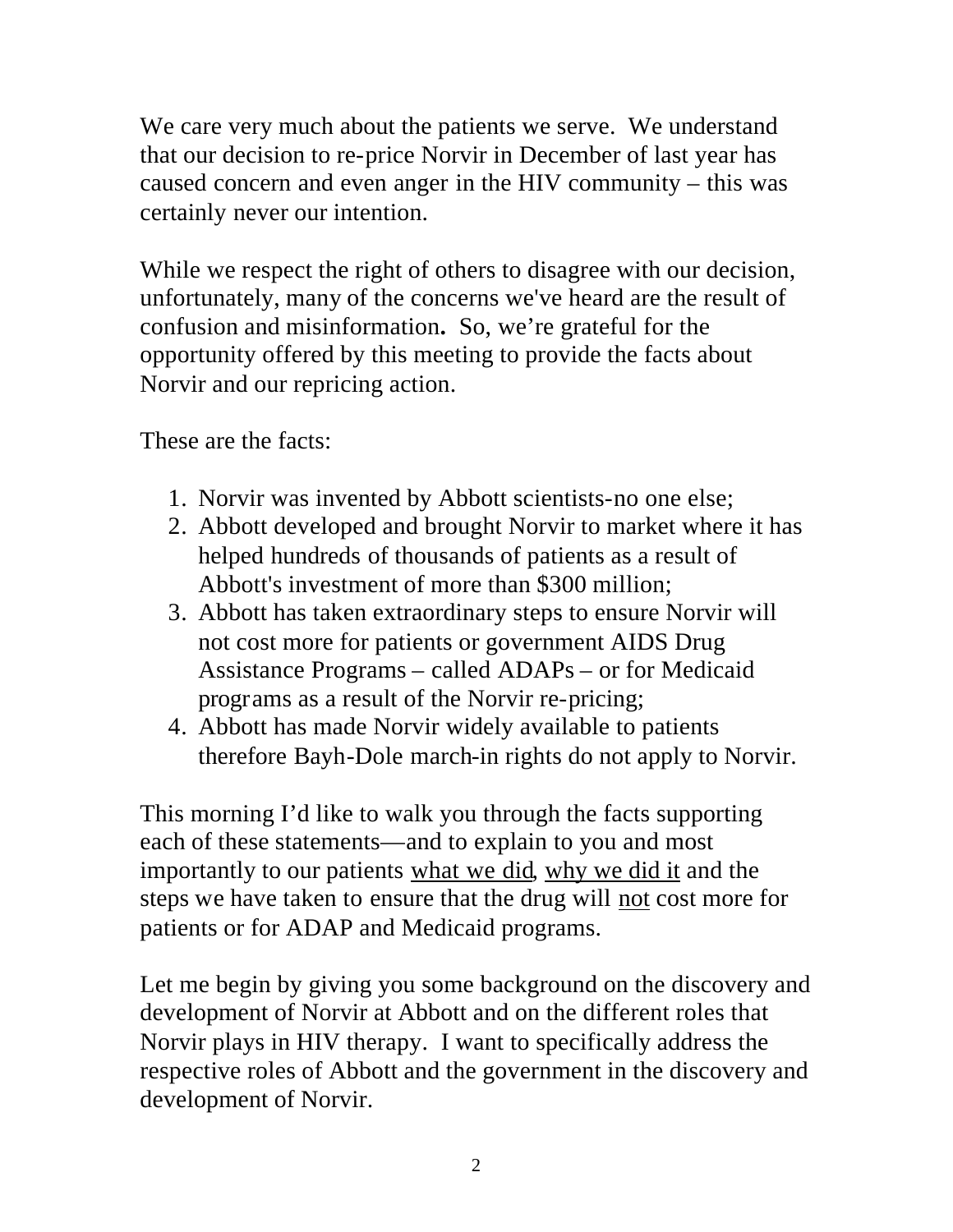Norvir was solely the invention of Abbott and Abbott scientists – the drug was discovered in the laboratories of Abbott in Chicago by Dale Kempf, Hing Sham, Chen Zhao and Dan Norbeck. In fact, Dan Norbeck is here today, now head of our pharmaceutical discovery group as is John Leonard, who headed up Norvir clinical development. John now runs our global pharmaceutical development programs.

In 1988, Abbott received a small discovery grant from the NIH. The grant was part of an effort by the NIH to encourage collaborative research among pharmaceutical manufacturers and university research centers on protease inhibitors and to explore their potential to treat HIV, a then uncontrollable and fatal disease.

The NIH grant we received was approximately \$694,000 a year for a period of five years, from 1988 to 1993, totaling \$3.474 million, a fraction of Abbott's investment in HIV research during that same period. These funds were used to pay for expenses related to preclinical research for Abbott's early protease inhibitor research program.

In contrast, Abbott spent well over \$300 million to discover and develop Norvir—about 100 times the entire amount of the NIH grant that supported our early HIV research program.

Let me be clear -- we are certainly grateful for the NIH grant that supported our early HIV research, but it was Abbott scientists who charted the scientific path that led to the discovery of the Norvir molecule and Abbott funds—in excess of \$300 million—that supported the development of the drug. Indeed, Abbott has accomplished with Norvir precisely what the NIH grant was intended to do: support Abbott scientists in the discovery of a medicine that, through Abbott's subsequent research, development and commercialization, has improved, and contributed to saving the lives of hundreds of thousands of patients with HIV. In fact,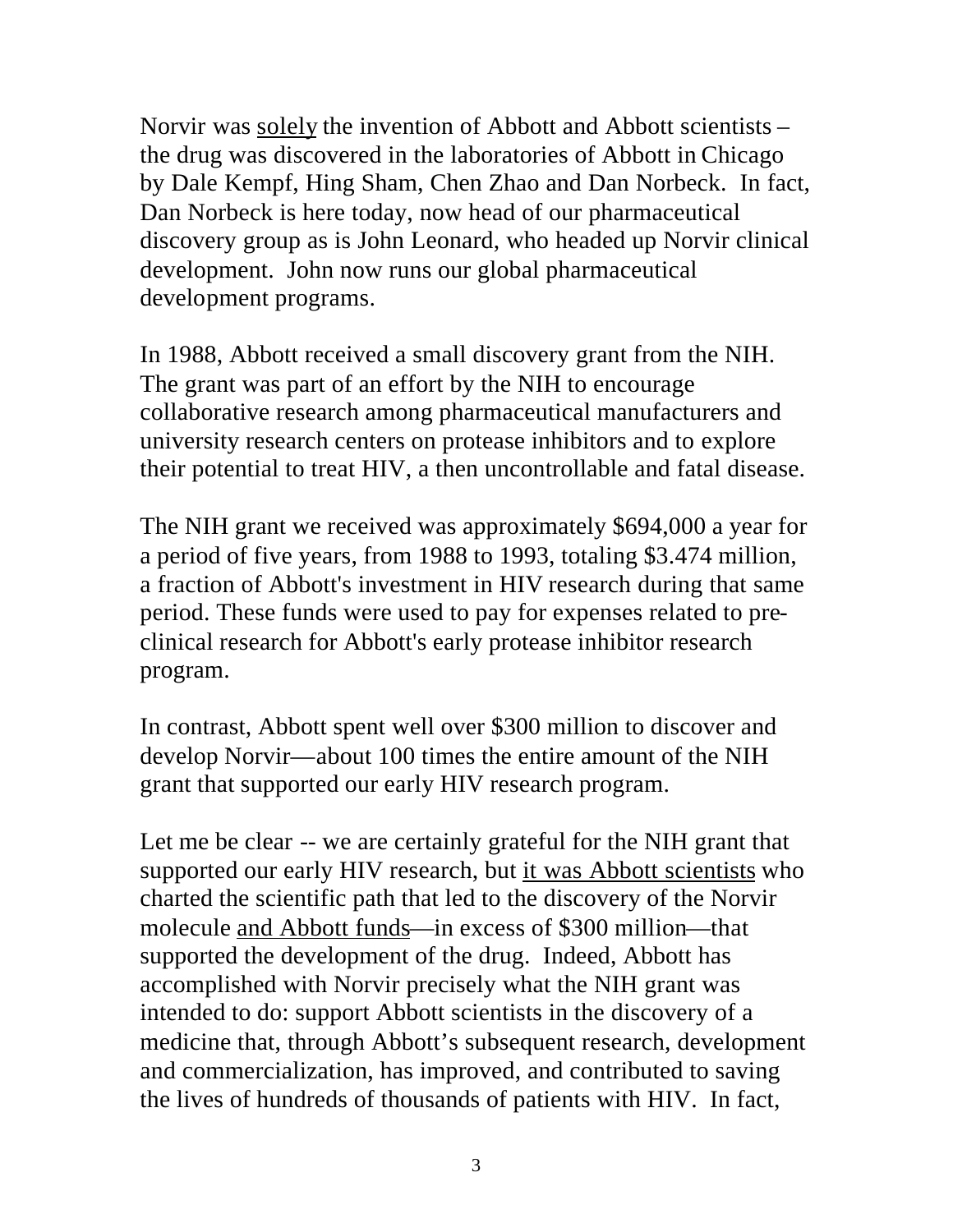Abbott's commercialization of Norvir is a perfect example of what the Bayh-Dole Act was intended to accomplish.

Norvir was originally launched in 1996 as a stand-alone HIV medicine to be taken at relatively high doses—approximately 1200 mg per day.

However, in the mid-to-late 1990s, Abbott scientists discovered that Norvir had a second, equally important role in HIV therapy that it could be used at much lower doses—most commonly at 100 mg or 200 mg—as a boosting agent—that is that low doses of Norvir could increase the blood levels of many other HIV drugs and thereby make those other drugs more powerful in fighting the virus.

Essentially combining Norvir with other less effective HIV drugs makes those drugs better at fighting HIV, thereby extending and improving the lives of many thousands of additional HIV patients.

Let me provide you with an example of what I mean. The results of a recent clinical study carried out by one of our competitors compared the effectiveness of their newly launched protease inhibitor atazanavir either with or without typical low-dose Norvir booster therapy. The study was designed to show what percentage of patients essentially went into complete remission with total suppression of their viral load. Twenty-six percent of patients taking atazanavir without Norvir went into remission. However, the addition of low-dose Norvir booster therapy increased the effectiveness of atazanavir by almost 50 percent, allowing 38 percent of patients to go into remission.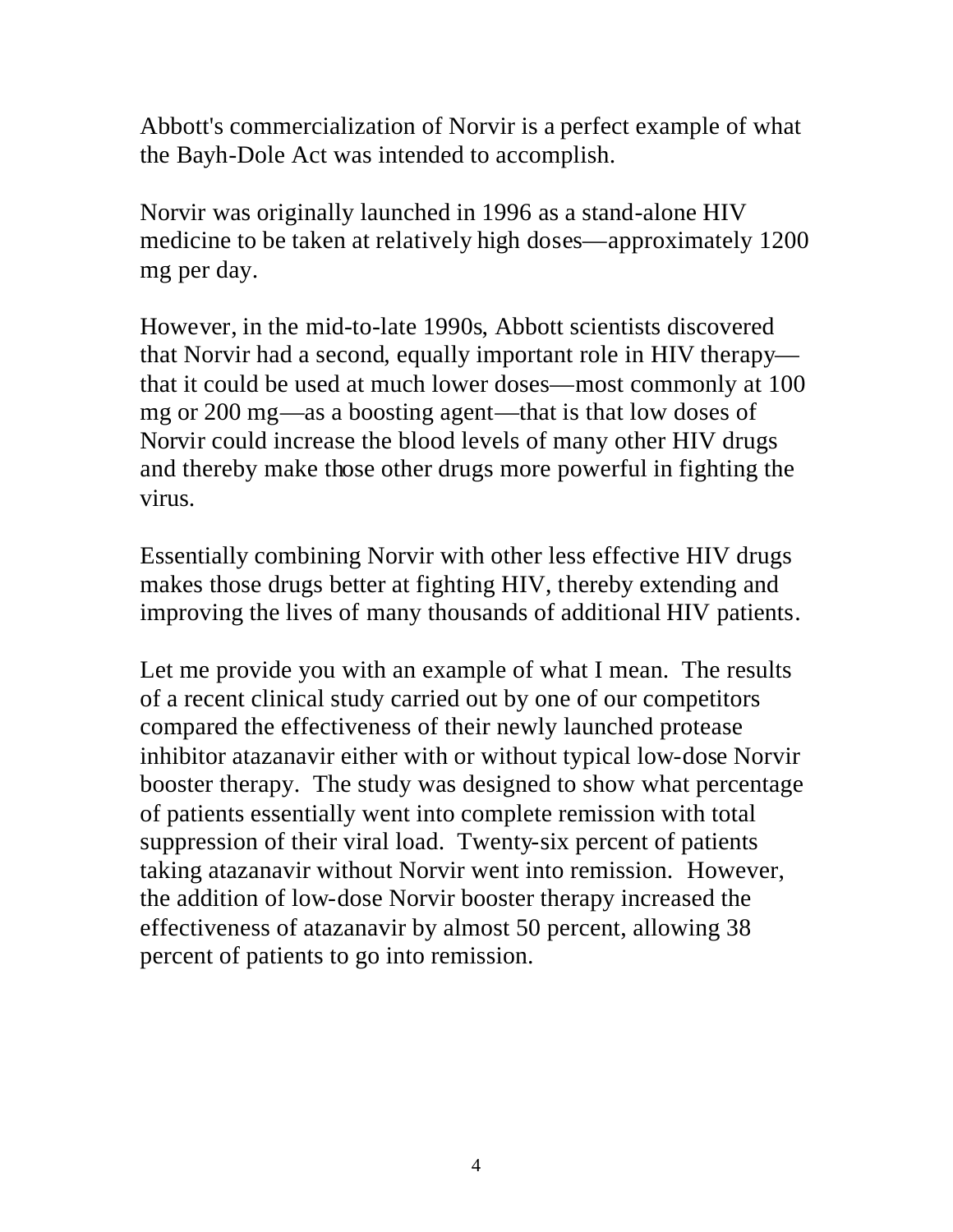**Norvir's Boosting Power in HIV Therapy BMS Study 045**



This is a dramatic example of the power of low-dose Norvir as a booster therapy. Similar data have been produced on the effectiveness of low-dose Norvir with many other protease inhibitors.

As we reviewed this data, what was striking to us was the disparity in the value of these different components of protease inhibitor therapy. Norvir at its most common boosting dose of 100 mg was priced at \$1.71 per day. In contrast, the other protease inhibitors at their most common doses, were priced at between 500 percent and 1,800 percent higher than Norvir, that is at \$10 to \$32 per day.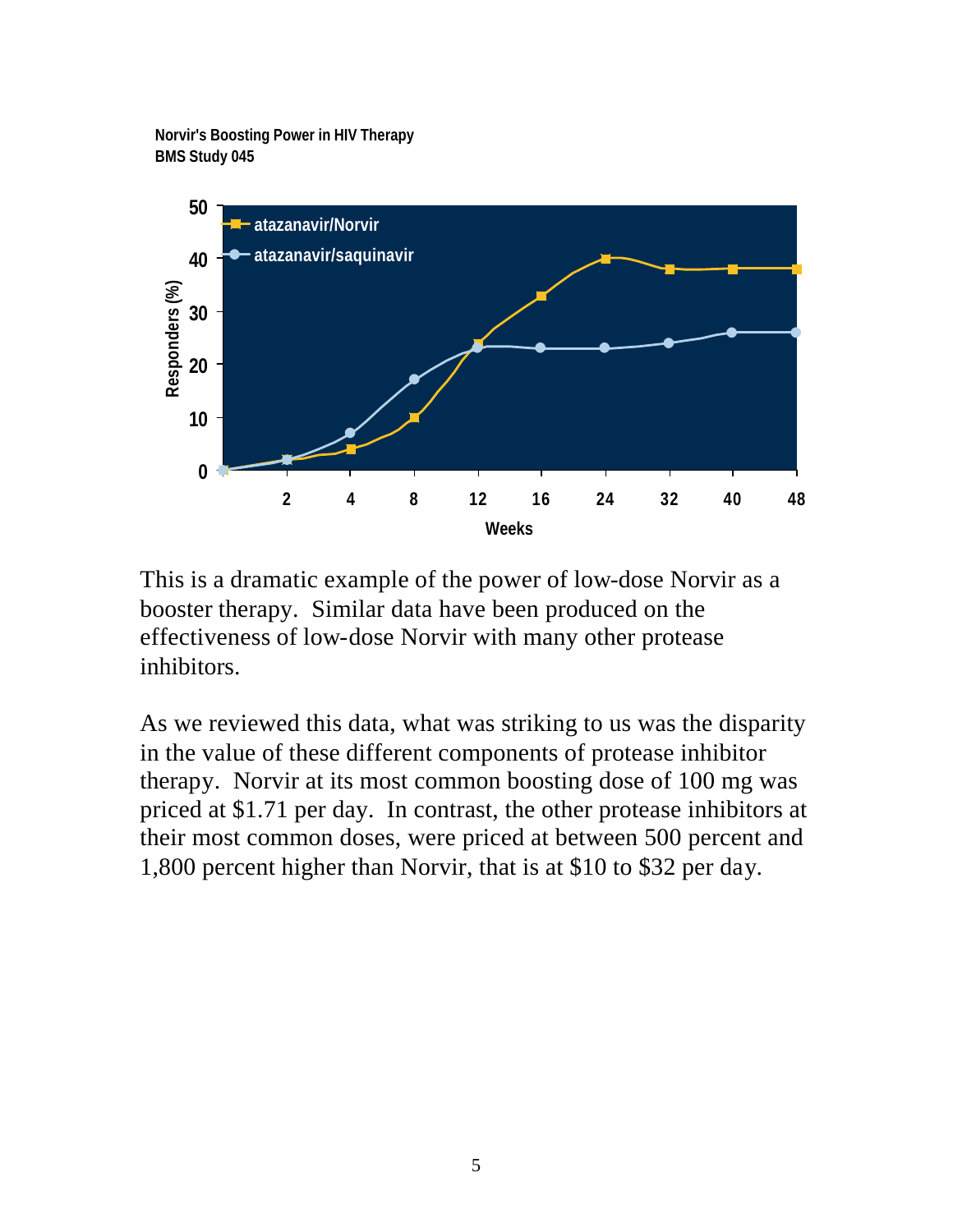

So clearly the value of Norvir as booster therapy was not being properly recognized.

With these considerations in mind, we carefully re-evaluated the important role of low-dose Norvir as a booster therapy and repriced low-dose Norvir from \$1.71 per day to \$8.57 per day. I should emphasize that even after the repricing, Norvir remains the lowest priced drug in its class at its most common dose and remains the lowest cost component of a typical HIV regimen. Other drugs in the class still cost up to 300 percent more than Norvir on a daily basis.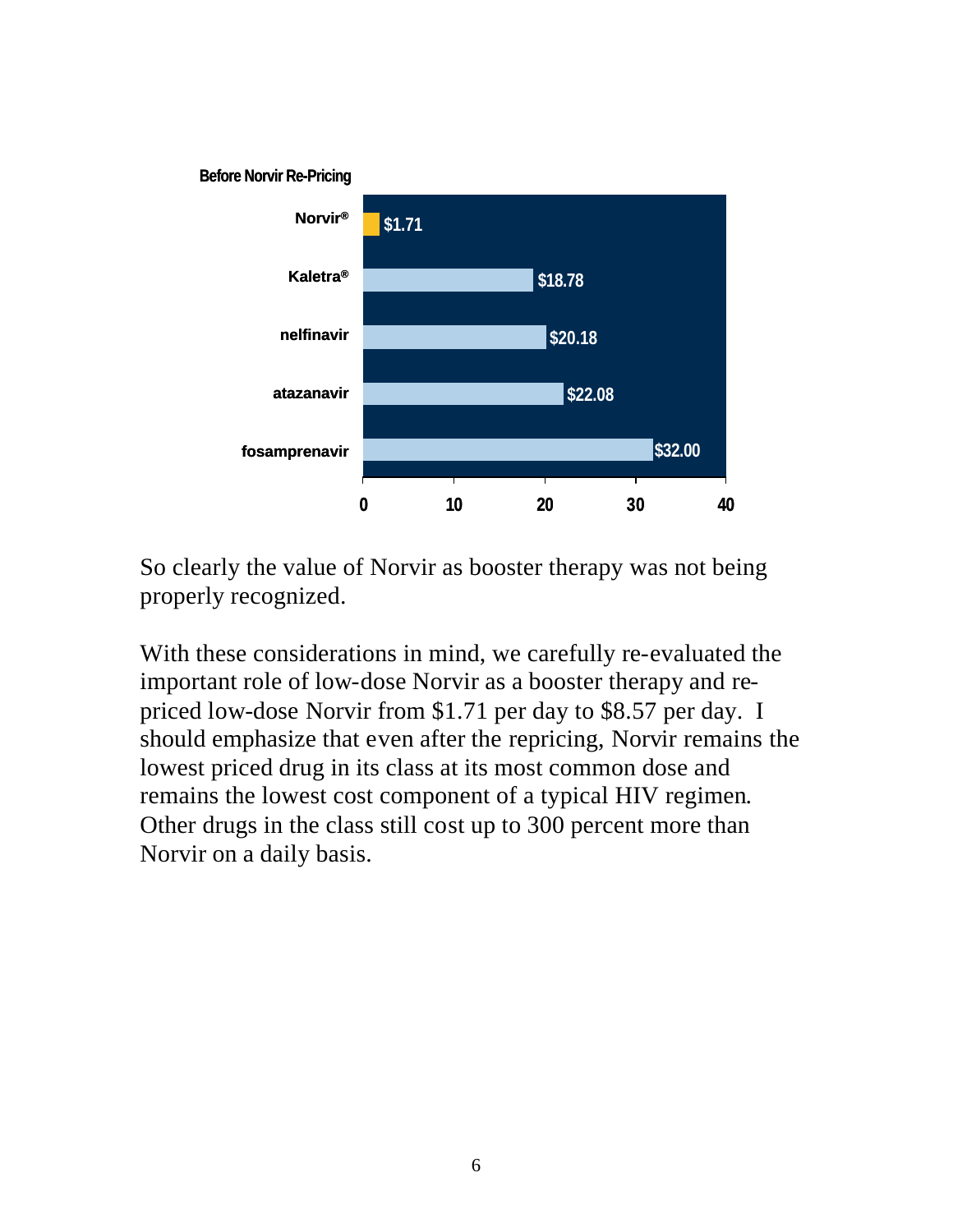

Next, I'd like to discuss why this re-pricing action was warranted. Today the Abbott pipeline is filled with promising new products that have the potential to diagnose, treat and cure many important and prevalent diseases – not only HIV, but cancer, diabetes, coronary artery disease, Alzheimer's Disease and rheumatoid arthritis, to name a few. As you know, new medicines cost hundreds of millions of dollars to develop. So it's critical that we capture the value of today's drugs to allow development of these new therapies in our pipeline as quickly as possible.

Turning research into new medicines for the benefit of patients is precisely what we are about at Abbott. And creating a climate that supports and encourages this process is exactly what Bayh-Dole is intended to do.

Many press releases and news reports have focused on the percentage of the Norvir re-pricing and unfortunately, what has been lost in that discussion has been the actions Abbott has taken for the benefit of Norvir patients.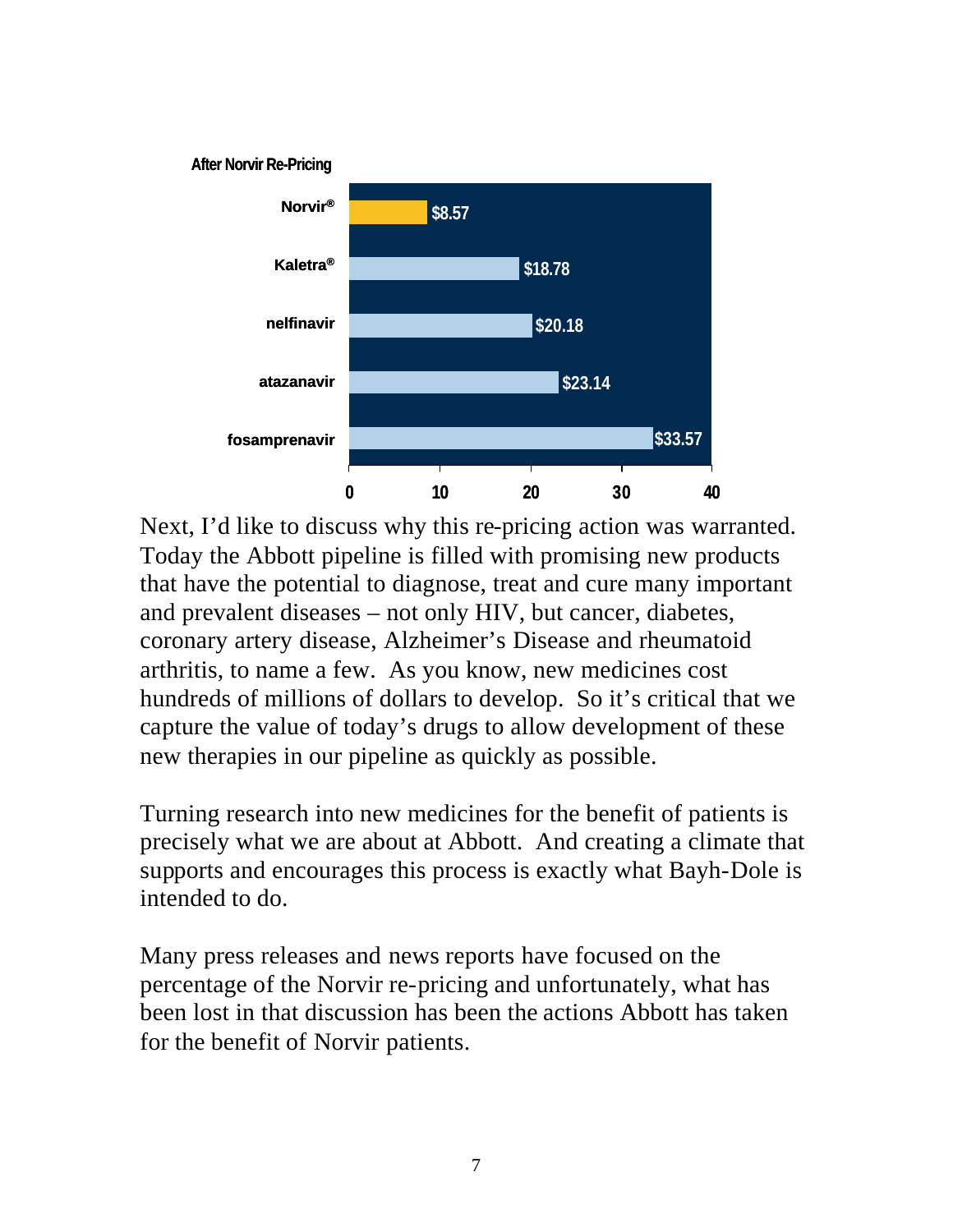So, next and most importantly, I want to talk with you about what we did to ensure continued access and affordability for patients taking Norvir. Abbott is absolutely committed to ensuring that:

- First, not a single patient goes without Norvir because of the re-pricing.
- Patients will not pay more. We have eliminated income requirements for our patient assistance program such that if there are patients who are having difficulty getting Norvir, or paying for it, we are ensuring that they get Norvir for free. Our patient assistance program number is 1-800-222-6885. In fact, Mary McAndrews, head of our Patient Assistance Program, is here with us today to address any concerns that patients may have.
- And finally, Medicaid and ADAPs do not pay more due to the Norvir re-pricing.

In order to explain these programs, I need to give you a bit of background on how HIV medicines are paid for in the U.S.

• Approximately 54 percent of all HIV patients in the U.S. have their medicines paid for by two government programs: ADAP or Medicaid. Abbott has taken unprecedented steps to ensure that these programs and patients are not adversely impacted by the re-pricing of Norvir. In fact, we have permanently frozen the price of Norvir, at its former price, for ADAPs. We are the only company to permanently freeze the price of an HIV drug for this government program. In most instances, state Medicaid programs will end up paying less today than they did before the re-pricing.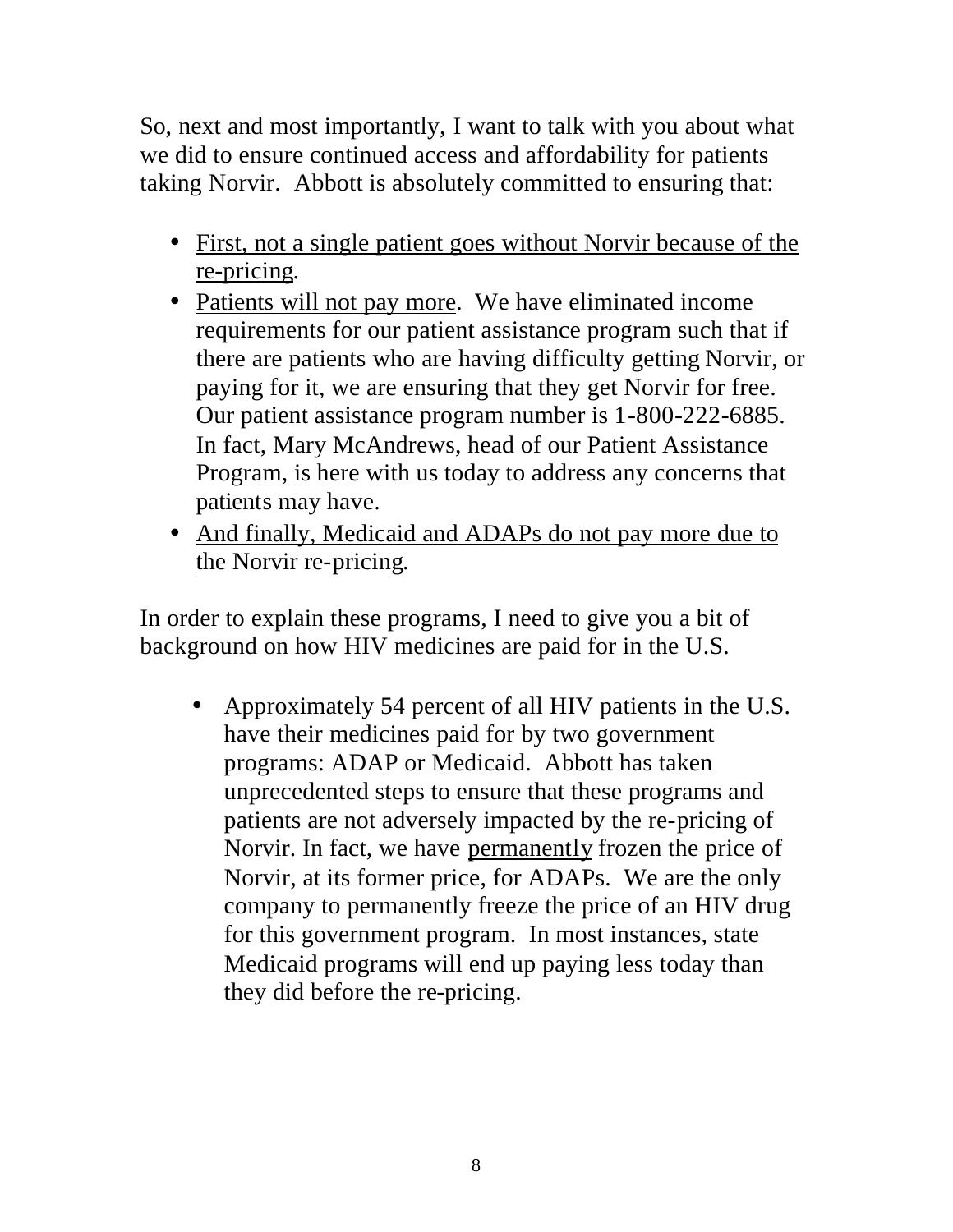Further, we have contacted state Medicaid programs to address their questions and explain the steps we have taken to ensure that they will not pay more than they were before the re-pricing.

- For the approximately 4 percent of patients who do not have insurance and therefore need to pay cash for Norvir, we eliminated all income requirements or means testing for our Norvir Patient Assistance Program so that regardless of their income, these patients can receive free Norvir. We've already processed hundreds of applications this year. So, the fact is that today more patients have access to free Norvir than before the price increase.
- For the approximately 42 percent of patients who do have private insurance, those patients continue to have drug coverage. However, if for any reason a patient's insurance coverage runs out, our Patient Assistance Program will provide them with free Norvir.

## Abbott Has Enhanced and Safeguarded Patient Access and Affordability



. Norvir is free - regardless of income - through Abbott's Patient Assistance Program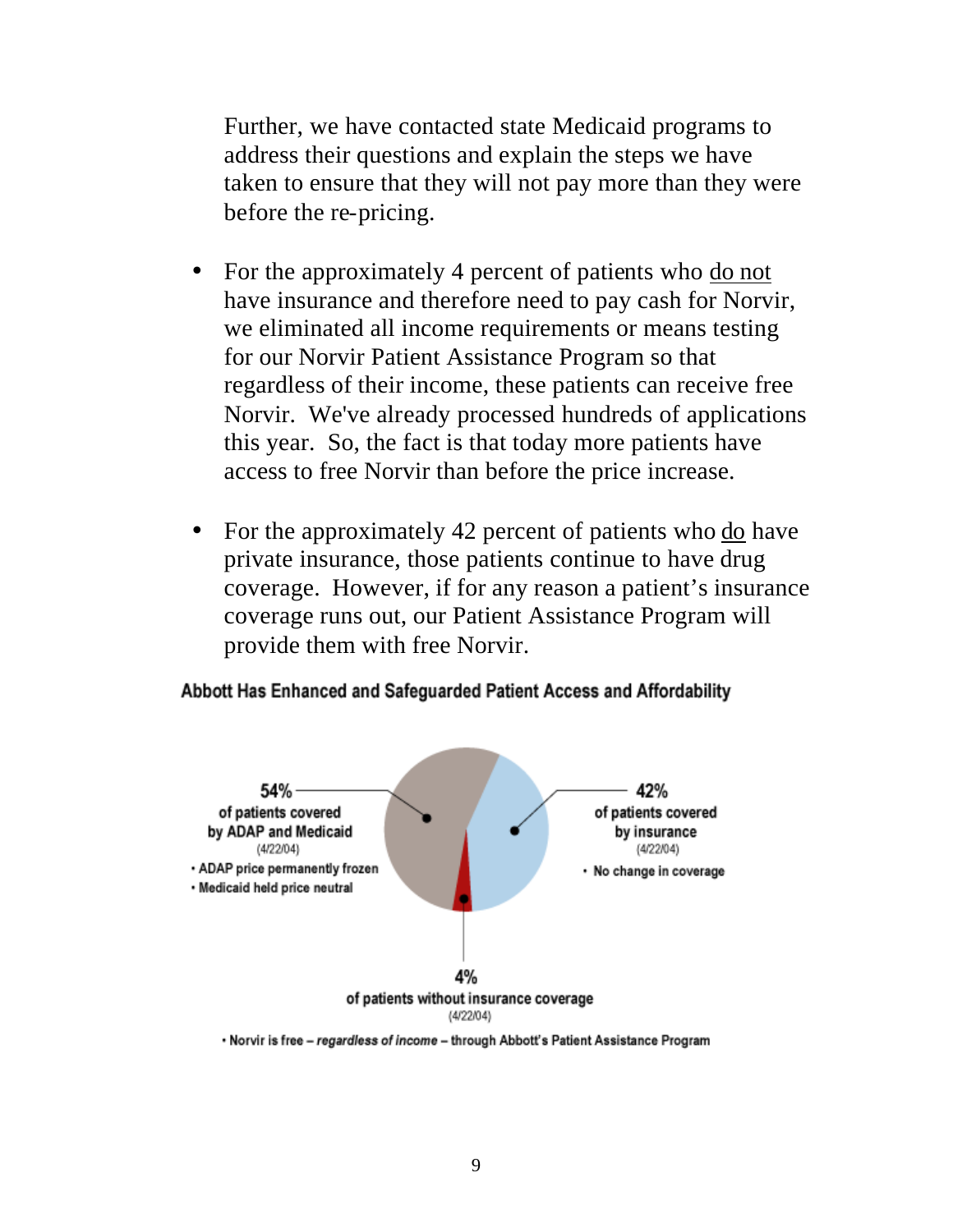Let me also address another aspect of the access question: the effect of our re-pricing on the protease inhibitor market.

In HIV, as in most diseases, physicians prescribe medicines based on what is best for their patients, not on the basis of price. So it's not surprising that Norvir's re-pricing has not affected the market share for protease inhibitors. Since the re-pricing, the protease inhibitor market has grown slightly. Newer protease inhibitors continue to gain share, just as they were doing before the repricing, and Norvir's share itself has actually grown, likely due to its use in combination with newer protease inhibitors.

Much has been said and written about how the Norvir re-pricing would impact the sales of Abbott's other protease inhibitor, Kaletra. The accusation is that Kaletra would gain market share as a result of the re-pricing. In fact, Kaletra's market share has experienced no gain over the past two quarters and Kaletra has not benefited from the re-pricing of Norvir.

Given these facts, I'd like to conclude by considering whether Bayh-Dole is applicable to the Norvir situation, which is the central question to be addressed by today's meeting.

As we've heard from several speakers today, including Senator Bayh himself, the primary purpose of the Bayh-Dole Act is to foster public-private collaboration and to ensure that the public has access to the discoveries that flow from that collaboration and receives the benefits of innovative science sooner. The government can exercise its march-in rights only when the private industry collaborator has not successfully commercialized the invention as a product. Bayh-Dole was never intended to be a mechanism to determine prices.

Given what I've told you this morning, the Bayh-Dole march-in rights are clearly not applicable to Norvir.